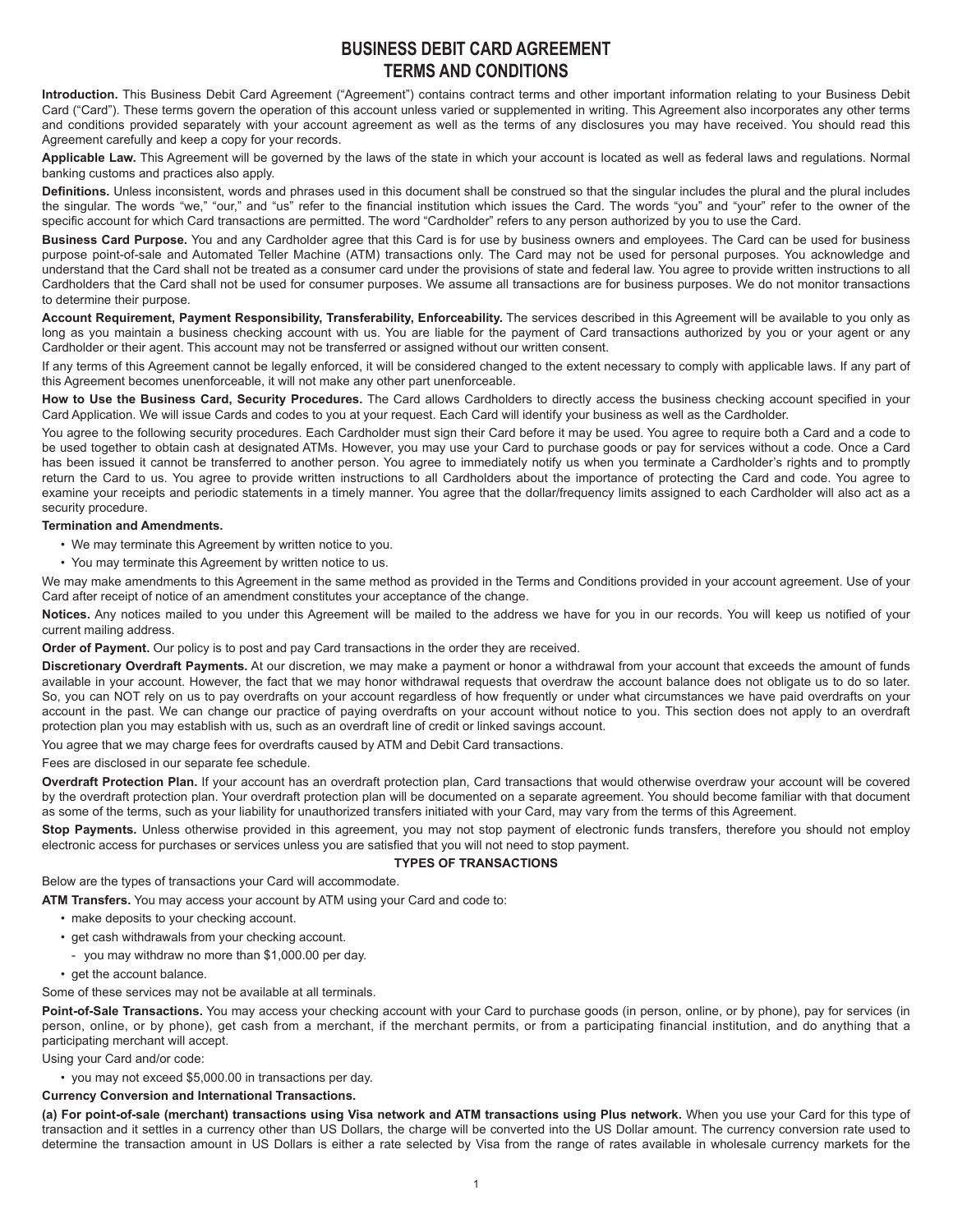applicable central processing date, which rate may vary from the rate Visa itself receives, or the government-mandated rate in effect for the applicable central processing date. The conversion rate in effect on the processing date may differ from the rate in effect on the transaction date or posting date.

Visa USA charges us a 1% International Service Assessment on all international transactions regardless of whether there is a currency conversion. As a result, we will charge you a 1% international transaction fee on all international transactions. An international transaction is a transaction where the issuer of the card used is not located in the transaction country. This means an international transaction can occur even though the transaction is made when you are not in a foreign country. For example, a transaction made online with a foreign merchant is an international transaction even though made while you are physically in the United States.

**(b) For ATM transactions using Cirrus network.** When you use your Card for this type of transaction and it settles in a currency other than US Dollars, Mastercard/Cirrus will convert the charge into a US Dollar amount. The Mastercard/Cirrus currency conversion procedure is based on rates observed in the wholesale market or, where applicable, on government-mandated rates. The currency conversion rate Mastercard/Cirrus generally uses is the rate for the applicable currency that is in effect on the day the transaction occurred. However, in limited situations, particularly where Mastercard/Cirrus transaction processing is being delayed, Mastercard/Cirrus may instead use the rate for the applicable currency in effect on the day the transaction is processed.

Mastercard/Cirrus charges us a Currency Conversion Assessment of 20 basis points (.2% of the transaction) for performing the currency conversion. In addition, Mastercard/Cirrus charges us an Issuer Cross-Border Assessment of 90 basis points (.9% of the transaction) on all cross-border transactions regardless of whether there is a currency conversion. As a result, we will charge you a currency conversion fee of .2% of the transaction if there is a currency conversion and a cross-border transaction fee of .9% of the transaction. The cross-border transaction fee is charged on all cross-border transactions regardless of whether there is a currency conversion. A cross-border transaction is a transaction that occurs at a card acceptance location in a different country from the country in which the card was issued. This means a cross-border transaction can occur even though the transaction is made when you are not in a foreign country. For example, a transaction made online with a foreign merchant is a cross-border transaction even though made while you are physically in the United States.

Advisory Against Illegal Use. You agree not to use your Card for illegal gambling or other illegal purpose. Display of a payment card logo by, for example, an online merchant does not necessarily mean that transactions are lawful in all jurisdictions in which the Cardholder may be located.

**Non-Visa Debit Transaction Processing.** We have enabled non-Visa debit transaction processing. This means you may use your Visa Check Card on a PIN-Debit Network\* (a non-Visa network) without using a PIN.

The provisions of your agreement with us relating only to Visa transactions are not applicable to non-Visa transactions. For example, the additional limits on liability (sometimes referred to as Visa's zero-liability program) and the streamlined error resolution procedures offered on Visa debit card transactions are not applicable to transactions processed on a PIN-Debit Network.

\*Visa Rules generally define *PIN-Debit Network* as a non-Visa debit network that typically authenticates transactions by use of a personal identification number (PIN) but that is not generally known for having a card program.

**Visa Account Updater Notice of Right to Opt Out.** Your Visa Debit Card will be automatically enrolled in the free Visa® Account Updater (VAU) service. With VAU, your account files will be updated when information changes because of a product upgrade, card expiration, loss or theft, account closure or other changes. A participating merchant can access that updated card information before requesting a payment. Since not all merchants participate, you should also contact the merchants directly if your card information changes. You are entitled to opt out of this service. You may opt out at any time.

If you want to opt out, phone us at (781) 729-2130 or notify us through our website at www.winchestersavings.com. You must include your name, account number and card number. If you opt out, you may opt back in if you decide you want the Visa Account Updater service in the future. You may opt in the same way(s) that you can opt out.

#### **FEES**

• Please refer to the current Business Accounts Schedule of Service Charges for additional information on fees.

**ATM Operator/Network Fees.** When you use an ATM not owned by us, you may be charged a fee by the ATM Operator or any network used and you may be charged a fee for a balance inquiry even if you do not complete a fund transfer.

#### **DOCUMENTATION**

**Terminal Transfers.** You can get a receipt at the time you make a transfer to or from your account using an automated teller machine or point-of-sale terminal. However, you may not get a receipt if the amount of the transfer is \$15 or less.

**Retain Copies for Your Records.** You should retain copies of all records including receipts, credit slips (for returned merchandise), and cancellation numbers (for cancelled reservations). You should also mark each transaction in your account record (but not while at a terminal). You should review your periodic statement for accuracy and compare your account record against your periodic statement to reconcile balances.

Periodic Statements. You will get a monthly account statement from us for your checking account that will also include a record of transactions made using your Card.

## **LIMITATIONS ON OUR LIABILITY**

We will not be liable if:

- you do not have enough money in your account to make the transfer.
- you have an overdraft line and the transfer would cause you to exceed your credit limit.
- an ATM does not have sufficient cash.
- a terminal or system is not working properly.
- circumstances beyond our control (such as fire or flood) prevent the transfer.
- a merchant refuses to accept your Card.
- an ATM rejects your Card.

There may be other limitations on our liability.

# **UNAUTHORIZED TRANSFERS**

**Additional Risk Associated with Use of Business Purpose Cards.** You will not have the benefit of any consumer law limiting liability with respect to the unauthorized use of your Card. This means your liability for the unauthorized use of your Card could be greater than the liability in a consumer debit card transaction. You accept and agree to undertake the additional risk and greater measure of liability associated with the use of business purpose cards as described in this Agreement.

Your Liability for Unauthorized Transfers. You are liable for Card transactions you do not authorize if we can prove that we processed the transaction in good faith and in compliance with a commercially reasonable security procedure to which we both agreed, unless otherwise required by law.

Tell us AT ONCE if you believe your Card and/or code has been lost or stolen. Telephoning is the best way of keeping your possible losses down. You could lose all the money in your account (plus your maximum overdraft line of credit). If your Card and/or code is lost, stolen, or used without your permission, you agree to notify us immediately and to promptly confirm such notice in writing. Your liability for transactions with your Card and/or code will continue until 2